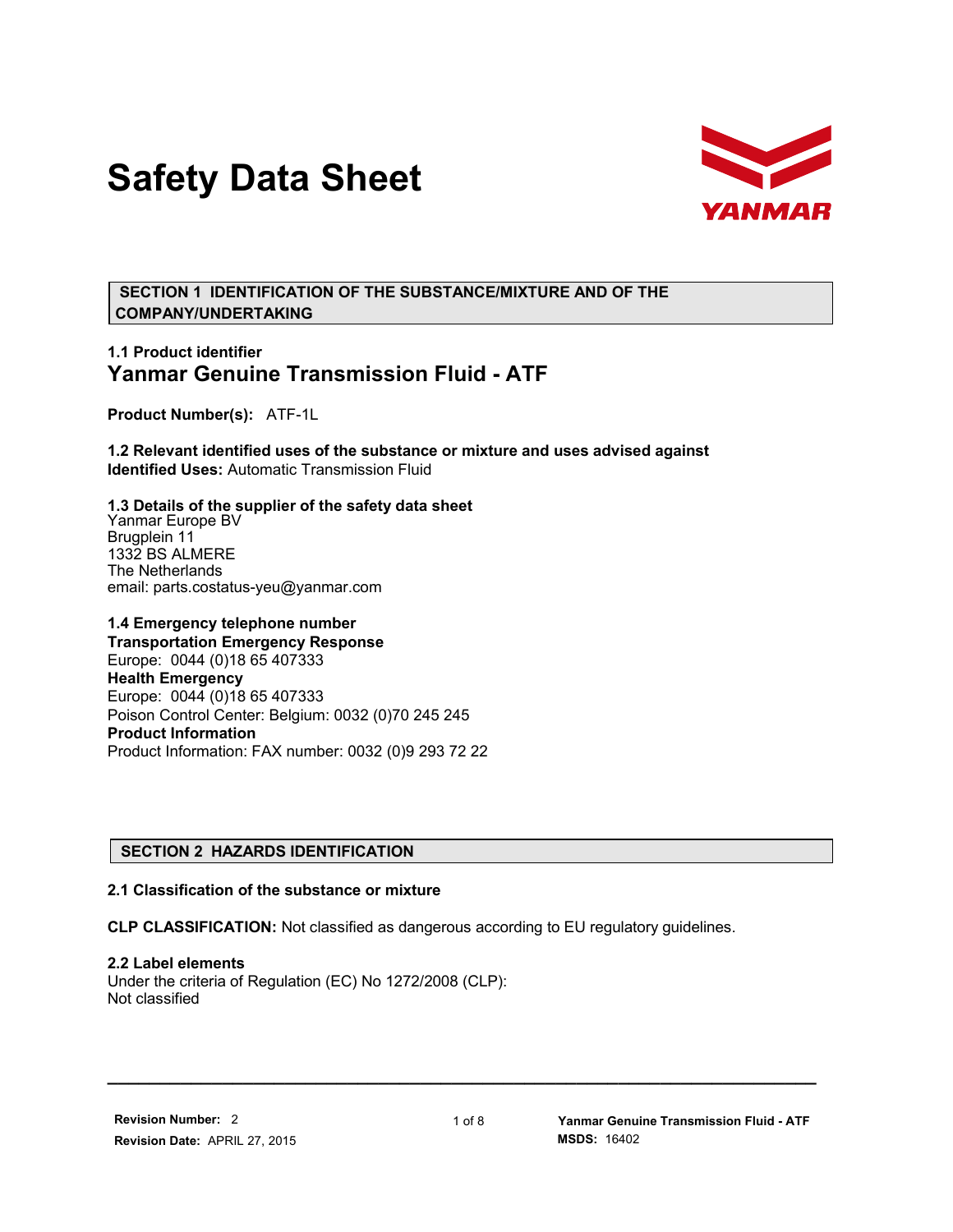# **2.3 Other hazards** Not Applicable

## **SECTION 3 COMPOSITION/ INFORMATION ON INGREDIENTS**

#### **3.2 Mixtures**

This material is a mixture.

| <b>COMPONENTS</b>                            | <b>CAS</b><br><b>NUMBER</b> | ЕC<br><b>NUMBER</b> | <b>REGISTRATION</b><br><b>NUMBER</b> | <b>CLP</b><br><b>CLASSIFICATION</b> | <b>AMOUNT</b>        |
|----------------------------------------------|-----------------------------|---------------------|--------------------------------------|-------------------------------------|----------------------|
| Highly refined mineral<br>$ oil (C15 - C50)$ | <b>IMixture</b>             |                     | ***                                  | None                                | $70 - 99$<br>%weight |

\*Contains one or more of the following EINECS numbers: 265-090-8, 265-091-3, 265-096-0, 265-097-6, 265-098-1, 265-101-6, 265-155-0, 265-156-6, 265-157-1, 265-158-7, 265-159-2, 265-160-8, 265-161-3, 265-166-0, 265-169-7, 265-176-5, 276-735-8, 276-736-3, 276-737-9, 276-738-4, 278-012-2. \*\*\* Contains one or more of the following REACH registration numbers: 01-2119488706-23, 01-2119487067-30, 01-2119487081-40, 01-2119483621-38, 01-2119480374-36, 01-2119488707-21, 01-2119467170-45, 01-2119480375-34, 01-2119484627-25, 01-2119480132-48, 01-2119487077-29, 01-2119489287-22, 01-2119480472-38, 01-2119471299-27, 01-2119485040-48, 01-2119555262-43, 01-2119495601-36, 01-2119474889-13, 01-2119474878-16.

# **SECTION 4 FIRST AID MEASURES**

#### **4.1 Description of first aid measures**

**Eye:** No specific first aid measures are required. As a precaution, remove contact lenses, if worn, and flush eyes with water.

**Skin:** No specific first aid measures are required. As a precaution, remove clothing and shoes if contaminated. To remove the material from skin, use soap and water. Discard contaminated clothing and shoes or thoroughly clean before reuse.

**Ingestion:** No specific first aid measures are required. Do not induce vomiting. As a precaution, get medical advice.

**Inhalation:** No specific first aid measures are required. If exposed to excessive levels of material in the air, move the exposed person to fresh air. Get medical attention if coughing or respiratory discomfort occurs.

#### **4.2 Most important symptoms and effects, both acute and delayed IMMEDIATE SYMPTOMS AND HEALTH EFFECTS**

**Eye:** Not expected to cause prolonged or significant eye irritation.

**Skin:** Contact with the skin is not expected to be harmful. High-Pressure Equipment Information: Accidental high-velocity injection under the skin of materials of this type may result in serious injury. Seek medical attention at once should an accident like this occur. The initial wound at the injection site may not appear to be serious at first; but, if left untreated, could result in disfigurement or amputation of the affected part.

**Ingestion:** Not expected to be harmful if swallowed.

**Inhalation:** Not expected to be harmful if inhaled. Contains a petroleum-based mineral oil. May cause respiratory irritation or other pulmonary effects following prolonged or repeated inhalation of oil mist at airborne levels above the recommended mineral oil mist exposure limit. Symptoms of respiratory irritation may include coughing and difficulty breathing.

# **DELAYED OR OTHER SYMPTOMS AND HEALTH EFFECTS:** Not classified.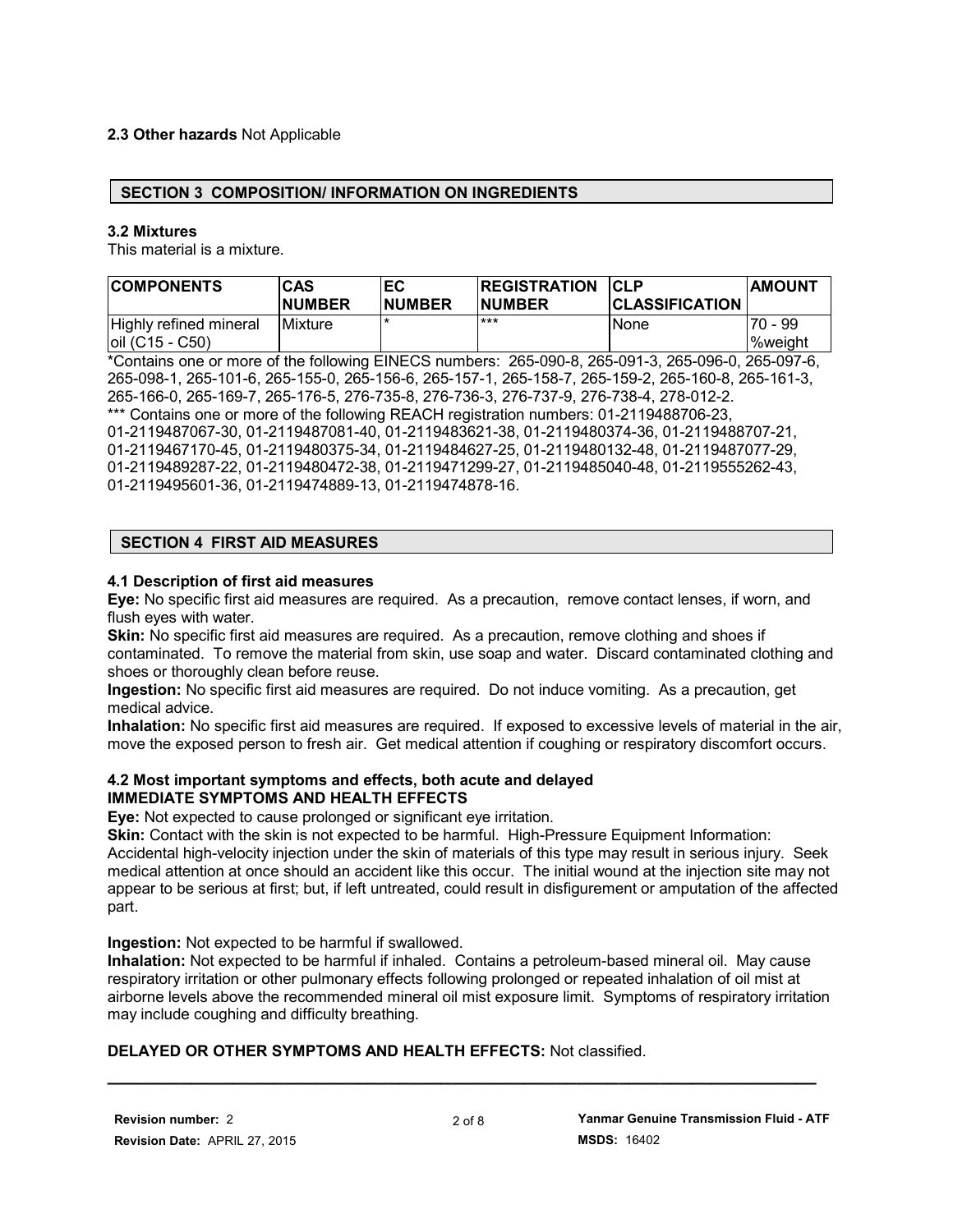#### **4.3 Indication of any immediate medical attention and special treatment needed** Not applicable.

# **SECTION 5 FIRE FIGHTING MEASURES**

# **5.1 Extinguishing media**

Use water fog, foam, dry chemical or carbon dioxide (CO2) to extinguish flames.

## **5.2 Special hazards arising from the substance or mixture**

**Combustion Products:** Highly dependent on combustion conditions. A complex mixture of airborne solids, liquids, and gases including carbon monoxide, carbon dioxide, and unidentified organic compounds will be evolved when this material undergoes combustion.

## **5.3 Advice for firefighters**

This material will burn although it is not easily ignited. See Section 7 for proper handling and storage. For fires involving this material, do not enter any enclosed or confined fire space without proper protective equipment, including self-contained breathing apparatus.

## **SECTION 6 ACCIDENTAL RELEASE MEASURES**

## **6.1 Personal precautions, protective equipment and emergency procedures**

Eliminate all sources of ignition in vicinity of spilled material. Refer to Sections 5 and 8 for more information.

## **6.2 Environmental precautions**

Stop the source of the release if you can do it without risk. Contain release to prevent further contamination of soil, surface water or groundwater.

# **6.3 Methods and material for containment and cleaning up**

Clean up spill as soon as possible, observing precautions in Exposure Controls/Personal Protection. Use appropriate techniques such as applying non-combustible absorbent materials or pumping. Where feasible and appropriate, remove contaminated soil and dispose of in a manner consistent with applicable requirements. Place other contaminated materials in disposable containers and dispose of in a manner consistent with applicable requirements. Report spills to local authorities as appropriate or required.

#### **6.4 Reference to other sections**

See sections 8 and 13.

# **SECTION 7 HANDLING AND STORAGE**

#### **7.1 Precautions for safe handling**

**General Handling Information:** Avoid contaminating soil or releasing this material into sewage and drainage systems and bodies of water.

**Precautionary Measures:** Do not get in eyes, on skin, or on clothing. Do not taste or swallow. Wash thoroughly after handling.

**Static Hazard:** Electrostatic charge may accumulate and create a hazardous condition when handling this material. To minimize this hazard, bonding and grounding may be necessary but may not, by themselves, be sufficient. Review all operations which have the potential of generating and accumulating an electrostatic charge and/or a flammable atmosphere (including tank and container filling, splash filling, tank cleaning, sampling, gauging, switch loading, filtering, mixing, agitation, and vacuum truck operations) and use appropriate mitigating procedures.

**Container Warnings:** Container is not designed to contain pressure. Do not use pressure to empty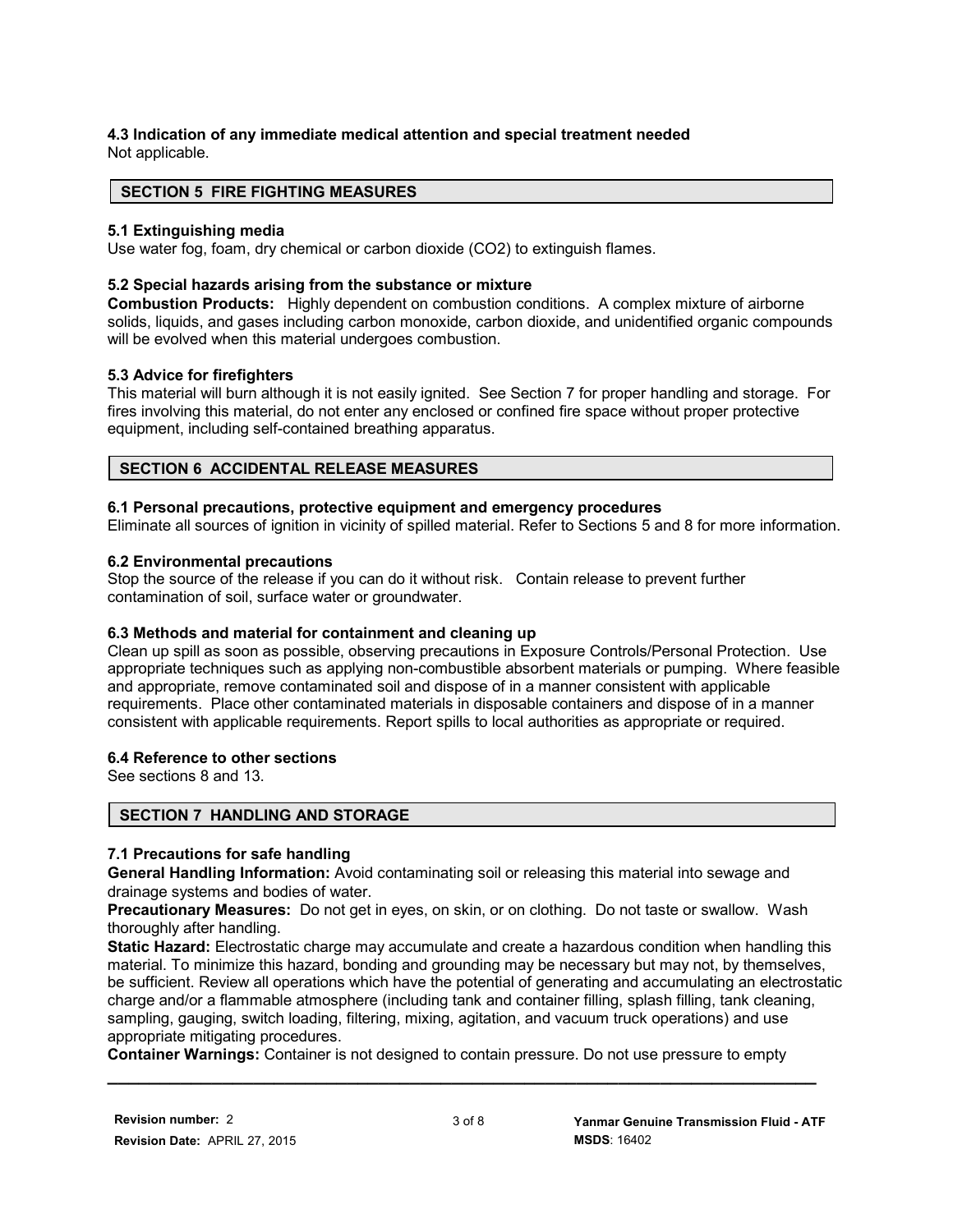container or it may rupture with explosive force. Empty containers retain product residue (solid, liquid, and/or vapor) and can be dangerous. Do not pressurize, cut, weld, braze, solder, drill, grind, or expose such containers to heat, flame, sparks, static electricity, or other sources of ignition. They may explode and cause injury or death. Empty containers should be completely drained, properly closed, and promptly returned to a drum reconditioner or disposed of properly.

# **7.2 Conditions for safe storage, including any incompatibilities**

Not Applicable

## **7.3 Specific end use(s):**Automatic Transmission Fluid

# **SECTION 8 EXPOSURE CONTROLS/PERSONAL PROTECTION**

## **GENERAL CONSIDERATIONS:**

Consider the potential hazards of this material (see Section 2), applicable exposure limits, job activities, and other substances in the work place when designing engineering controls and selecting personal protective equipment. If engineering controls or work practices are not adequate to prevent exposure to harmful levels of this material, the personal protective equipment listed below is recommended. The user should read and understand all instructions and limitations supplied with the equipment since protection is usually provided for a limited time or under certain circumstances. Refer to appropriate CEN standards.

# **8.1 Control parameters**

#### **Occupational Exposure Limits:**

| l Component                            | Country/<br>Agency | <b>TWA</b>         | <b>STEL</b>         | Ceiling                  | <b>Notation</b> |
|----------------------------------------|--------------------|--------------------|---------------------|--------------------------|-----------------|
| Highly refined mineral oil (C15 - C50) | <b>Belaium</b>     | $5 \text{ ma/m}$ 3 | $10 \text{ ma/m}$ 3 | $\overline{\phantom{a}}$ | $- -$           |

Consult local authorities for appropriate values.

# **8.2 Exposure controls**

# **ENGINEERING CONTROLS:**

Use in a well-ventilated area.

# **PERSONAL PROTECTIVE EQUIPMENT**

**Eye/Face Protection:** No special eye protection is normally required. Where splashing is possible, wear safety glasses with side shields as a good safety practice.

**Skin Protection:** No special protective clothing is normally required. Where splashing is possible, select protective clothing depending on operations conducted, physical requirements and other substances in the workplace. Suggested materials for protective gloves include: 4H (PE/EVAL), Nitrile Rubber, Silver Shield, Viton.

**Respiratory Protection:** No respiratory protection is normally required. If user operations generate an oil mist, determine if airborne concentrations are below the occupational exposure limit for mineral oil mist. If not, wear an approved respirator that provides adequate protection from the measured concentrations of this material. For air-purifying respirators use a particulate cartridge.

#### **ENVIRONMENTAL EXPOSURE CONTROLS:**

See relevant Community environmental protection legislation or the Annex, as applicable.

# **SECTION 9 PHYSICAL AND CHEMICAL PROPERTIES**

# **Attention: the data below are typical values and do not constitute a specification.**

#### **9.1 Information on basic physical and chemical properties**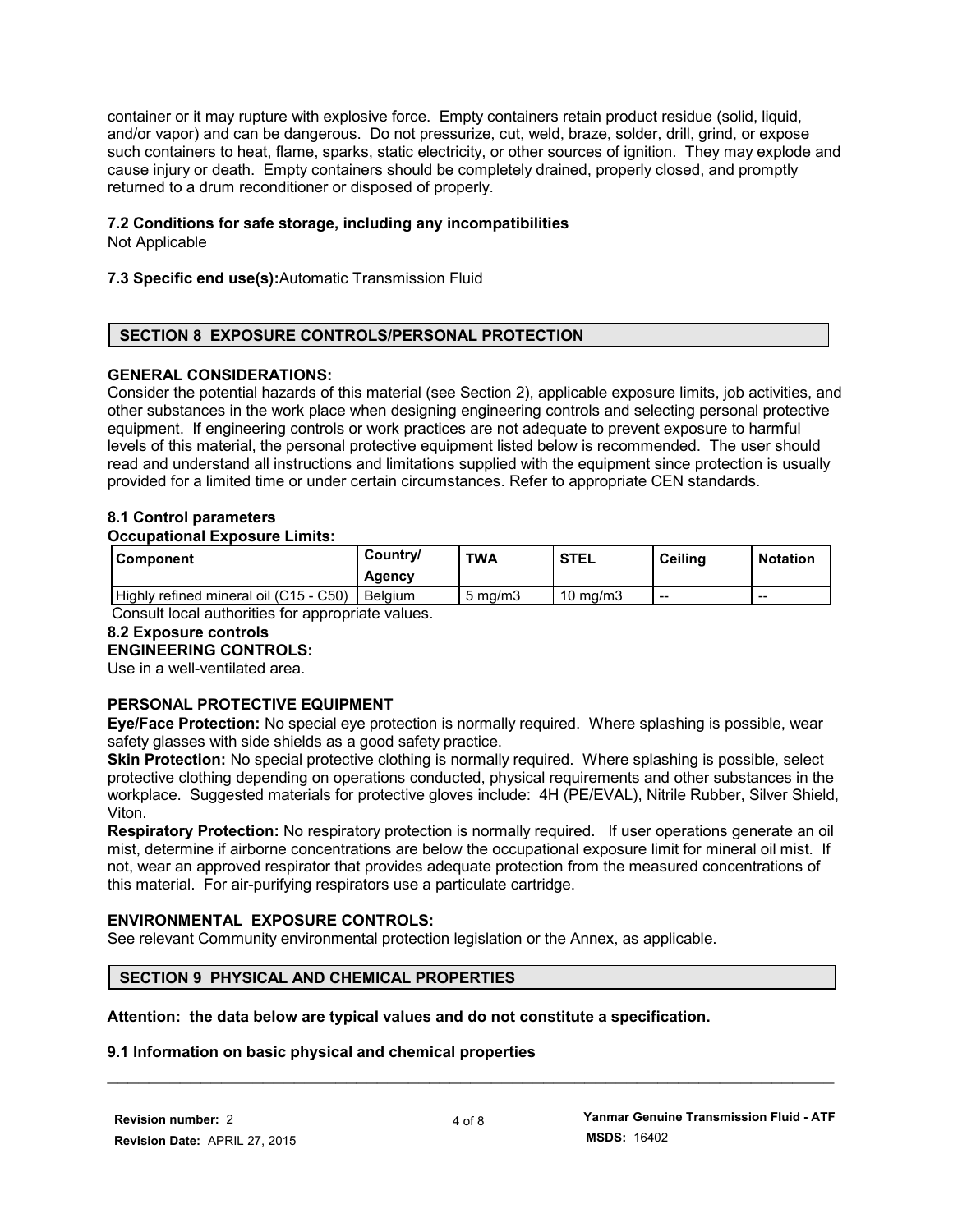**Appearance Color:** Red  **Physical State:** Liquid **Odor:** Petroleum odor **Odor Threshold:** No data available **pH:** Not Applicable **Melting Point:** No data available **Freezing Point:** Not Applicable **Initial Boiling Point:** >315.6°C (600.1°F) **Flashpoint:** (Cleveland Open Cup) 202 °C (396 °F) (Typical) **Evaporation Rate:** No data available **Flammability (solid, gas):** No Data Available **Flammability (Explosive) Limits (% by volume in air):** Lower: Not Applicable Upper: Not Applicable **Vapor Pressure:** <0.01 mmHg @ 37.8 °C (100 °F) **Vapor Density (Air = 1):** >1 **Density:** 0.87 kg/l @ 15°C (59°F) (Typical) **Solubility:** Soluble in hydrocarbons; insoluble in water **Partition coefficient: n-octanol/water:** No data available **Auto-ignition temperature:** No data available **Decomposition temperature:** No data available **Viscosity:** 7mm2/s @ 100°C (212°F) (Min) **Explosive Properties:** No Data Available **Oxidising properties:** No Data Available

**9.2 Other Information:** No Data Available

# **SECTION 10 STABILITY AND REACTIVITY**

**10.1 Reactivity:** May react with strong acids or strong oxidizing agents, such as chlorates, nitrates, peroxides, etc.

**10.2 Chemical Stability:** This material is considered stable under normal ambient and anticipated storage and handling conditions of temperature and pressure.

**10.3 Possibility of hazardous reactions:** Hazardous polymerization will not occur.

**10.4 Conditions to Avoid:** Not applicable

**10.5 Incompatible materials to avoid:** Not applicable

**10.6 Hazardous decomposition products:** None known (None expected)

# **SECTION 11 TOXICOLOGICAL INFORMATION**

**11.1 Information on toxicological effects**

**Serious Eye Damage/Irritation:** The eye irritation hazard is based on evaluation of data for product components.

**Skin Corrosion/Irritation:** The skin irritation hazard is based on evaluation of data for product components.

**Skin Sensitization:** The skin sensitization hazard is based on evaluation of data for product components.

**Acute Dermal Toxicity:** The acute dermal toxicity hazard is based on evaluation of data for product components.

**Acute Oral Toxicity:** The acute oral toxicity hazard is based on evaluation of data for product components.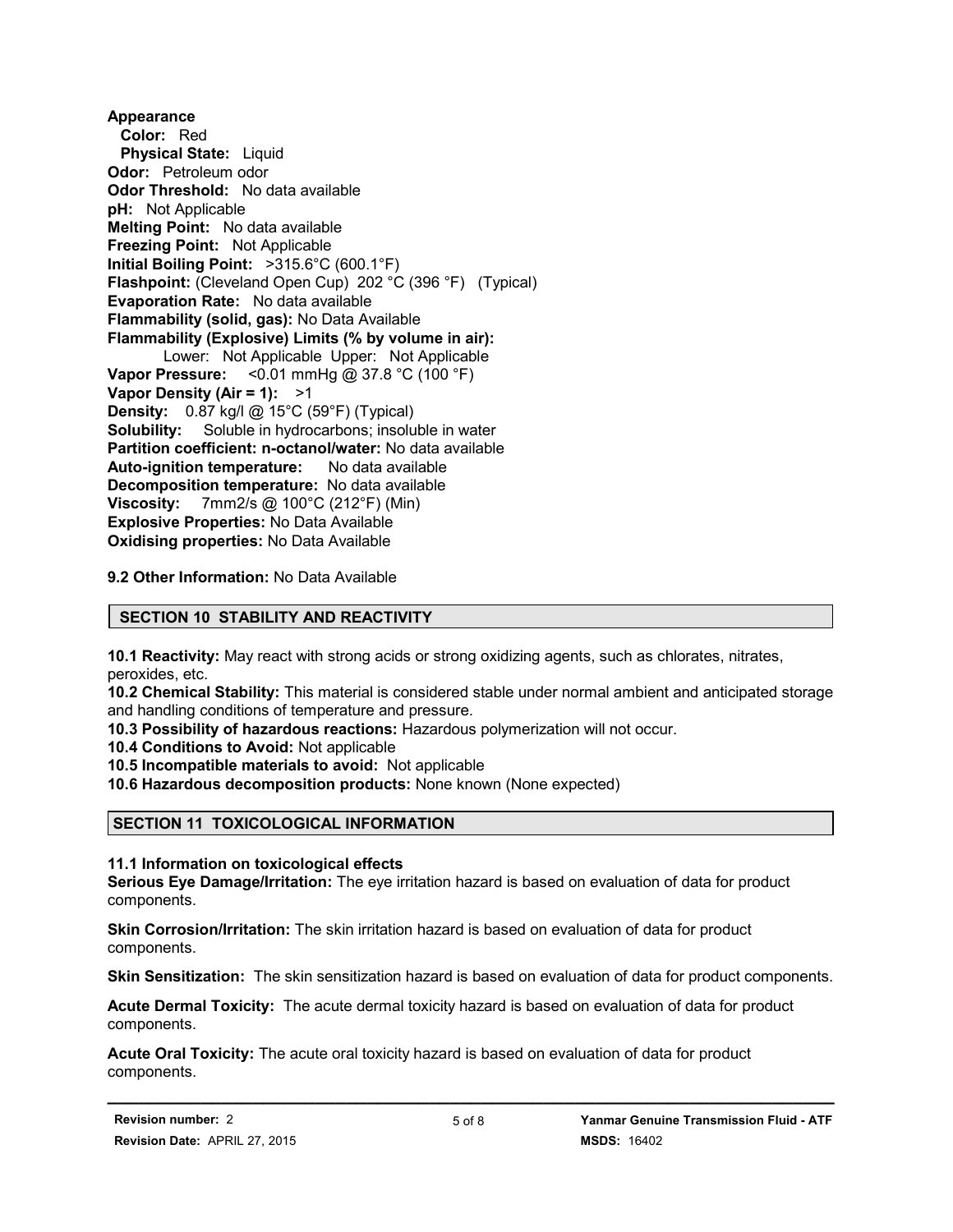#### **Acute Toxicity Estimate (oral):** Not Applicable

**Acute Inhalation Toxicity:** The acute inhalation toxicity hazard is based on evaluation of data for product components.

**Germ Cell Mutagenicity:** The hazard evaluation is based on data for components or a similar material.

**Carcinogenicity:** The hazard evaluation is based on data for components or a similar material.

**Reproductive Toxicity:** The hazard evaluation is based on data for components or a similar material.

**Specific Target Organ Toxicity - Single Exposure:** The hazard evaluation is based on data for components or a similar material.

**Specific Target Organ Toxicity - Repeated Exposure:** The hazard evaluation is based on data for components or a similar material.

**Aspiration Toxicity:** No data available

## **ADDITIONAL TOXICOLOGY INFORMATION:**

 In accordance with the Directive 94/69/EC (21st ATP to DSD), Nota L, reference IP 346/92: "DMSO Extraction Method", we have determined that the base oils used in this preparation are not carcinogenic.

# **SECTION 12 ECOLOGICAL INFORMATION**

## **12.1 Toxicity**

This material is not expected to be harmful to aquatic organisms. The product has not been tested. The statement has been derived from the properties of the individual components.

#### **12.2 Persistence and degradability**

This material is not expected to be readily biodegradable. The product has not been tested. The statement has been derived from the properties of the individual components.

#### **12.3 Bioaccumulative potential**

Bioconcentration Factor: No Data Available Octanol/Water Partition Coefficient: No data available

#### **12.4 Mobility in soil**

No data available.

#### **12.5 Results of PBT and vPvB assessment**

This product is not, or does not contain, a substance that is a potential PBT or a vPvB.

#### **12.6 Other adverse effects**

No other adverse effects identified.

# **SECTION 13 DISPOSAL CONSIDERATIONS**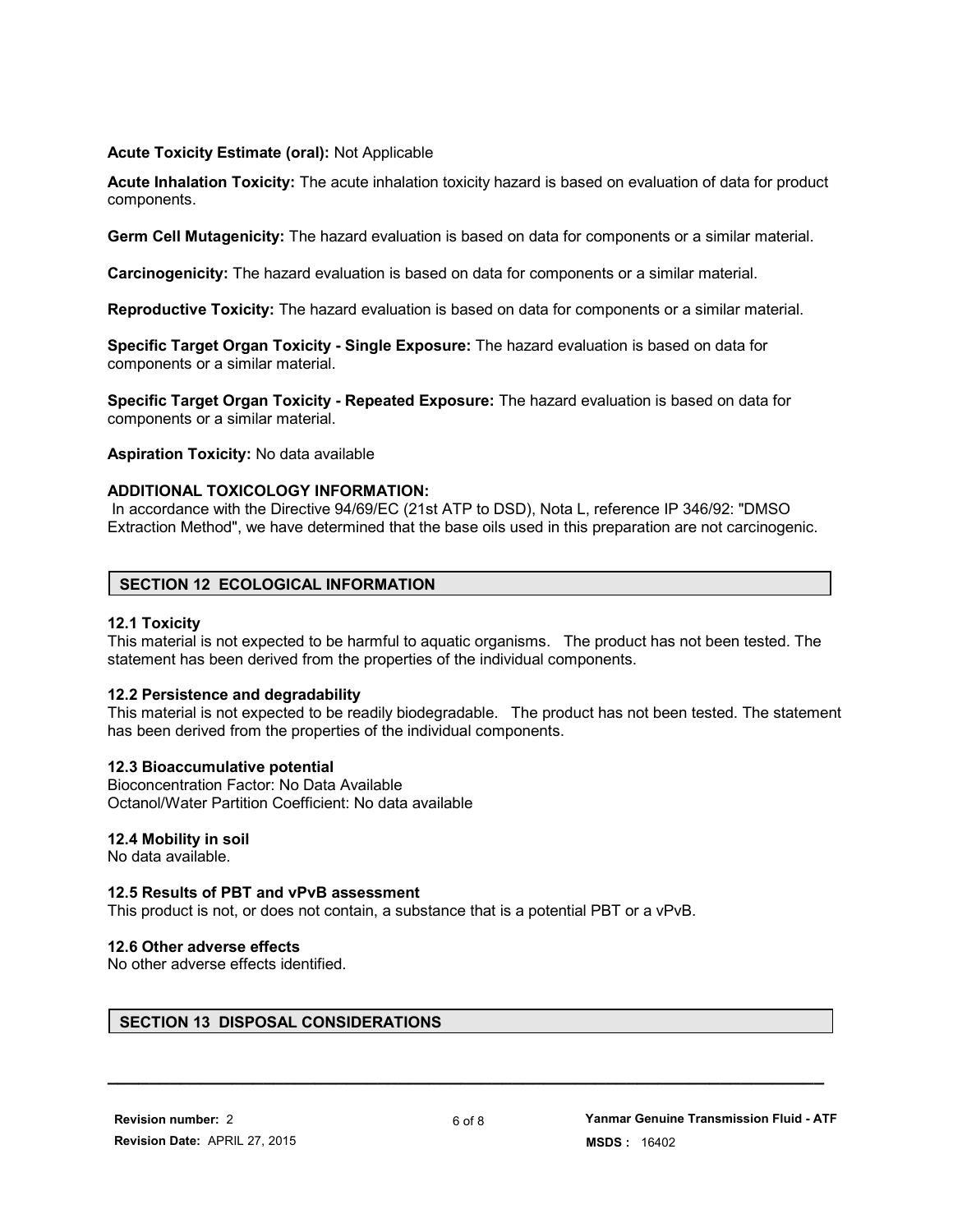## **13.1 Waste treatment methods**

Use material for its intended purpose or recycle if possible. Oil collection services are available for used oil recycling or disposal. Place contaminated materials in containers and dispose of in a manner consistent with applicable regulations. Contact your sales representative or local environmental or health authorities for approved disposal or recycling methods.

In accordance with European Waste Catalogue (E.W.C.) the codification is the following: 13 02 05

#### **SECTION 14 TRANSPORT INFORMATION**

The description shown may not apply to all shipping situations. Consult appropriate Dangerous Goods Regulations for additional description requirements (e.g., technical name) and mode-specific or quantity-specific shipping requirements.

## **ADR/RID**

NOT REGULATED AS DANGEROUS GOODS FOR TRANSPORT

**14.1 UN number:** Not applicable

**14.2 UN proper shipping name:** Not applicable

**14.3 Transport hazard class(es):** Not applicable

**14.4 Packing group:** Not applicable

**14.5 Environmental hazards:** Not applicable

**14.6 Special precautions for user:** Not applicable

# **ICAO**

NOT REGULATED AS DANGEROUS GOODS FOR TRANSPORT

**14.1 UN number:** Not applicable

**14.2 UN proper shipping name:** Not applicable

**14.3 Transport hazard class(es):** Not applicable

**14.4 Packing group:** Not applicable

**14.5 Environmental hazards:** Not applicable

**14.6 Special precautions for user:** Not applicable

#### **IMO**

NOT REGULATED AS DANGEROUS GOODS FOR TRANSPORT

**14.1 UN number:** Not applicable

**14.2 UN proper shipping name:** Not applicable

**14.3 Transport hazard class(es):** Not applicable

**14.4 Packing group:** Not applicable

**14.5 Environmental hazards:** Not applicable

**14.6 Special precautions for user:** Not applicable

**14.7 Transport in bulk according to Annex II of MARPOL 73/78 and the IBC code:** Not applicable

# **SECTION 15 REGULATORY INFORMATION**

## **15.1 Safety, health and environmental regulations/legislation specific for the substance or mixture REGULATORY LISTS SEARCHED:**

01=EU. Directive 76/769/EEC: Restrictions on the marketing and use of certain dangerous substances.

02=EU Directive 90/394/EEC: Carcinogens at work.

03=EU Directive 92/85/EEC: Pregnant or breastfeeding workers.